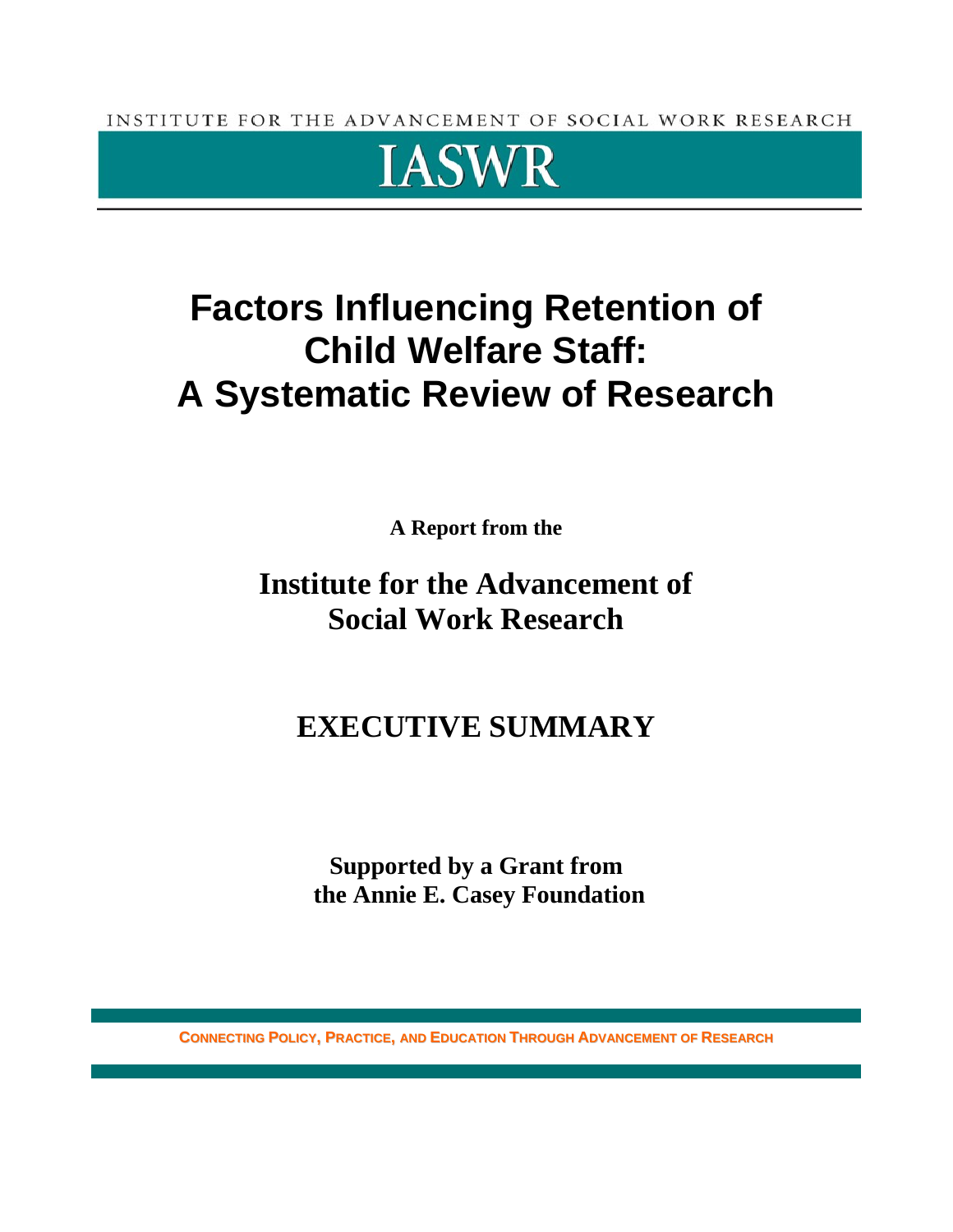

The Annie E. Casey Foundation funded this research. We thank them for their support but acknowledge that the findings and conclusions presented in this report are those of the author(s) alone, and do not necessarily reflect the opinions of the foundation.

Grant # 203.1301 to the Institute for the Advancement of Social Work Research

**FOR MORE INFORMATION CONTACT:**  IASWR 750 First Street, NE, Suite 700 Washington, DC 20002-4241 202 336 8385 iaswr@naswdc.org www.iaswresearch.org

This report is available from www.iaswresarch.org

Copyright © 2005 Institute for the Advancement of Social Work Research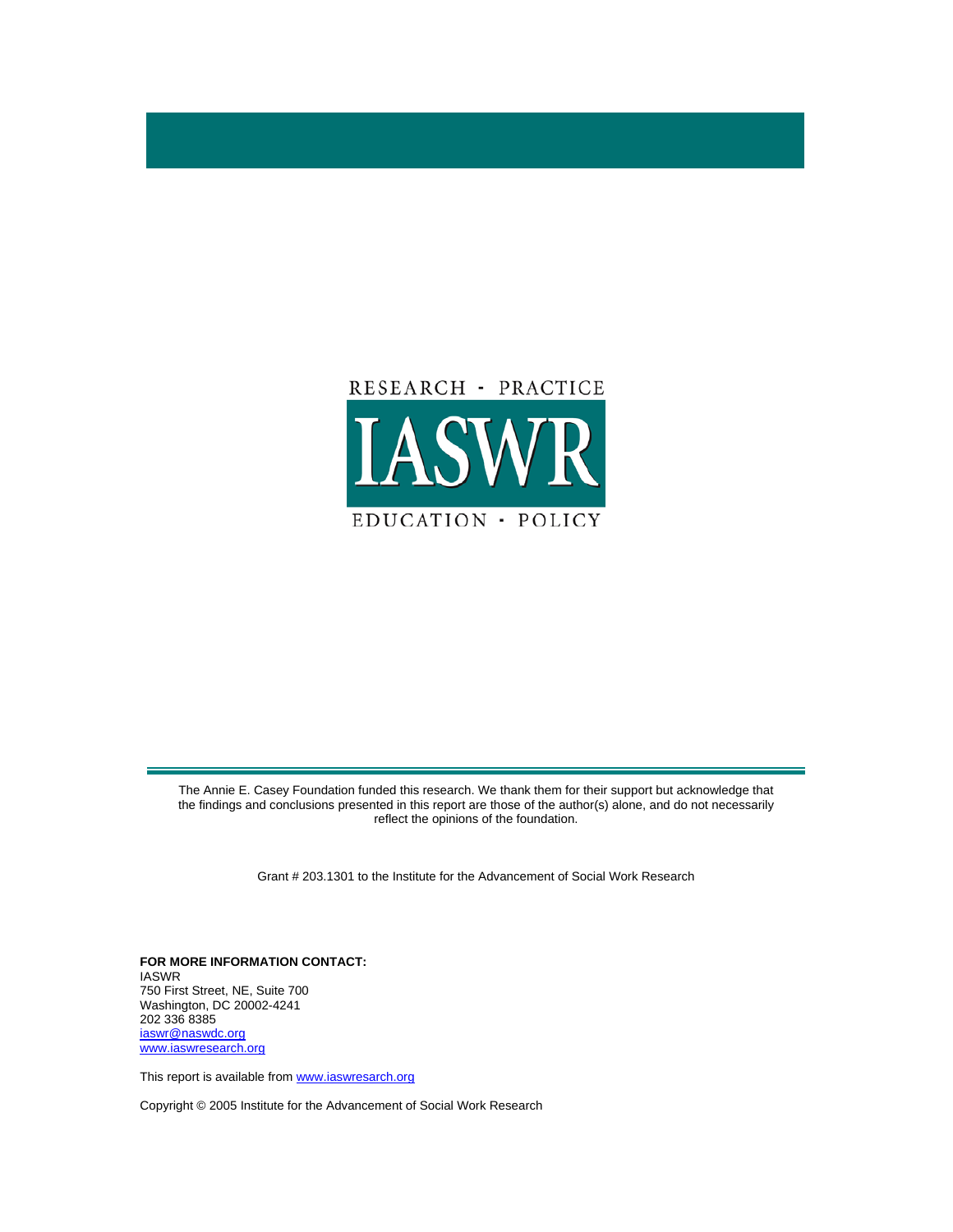## **Factors Influencing Retention of Child Welfare Staff: A Systematic Review of Research**

## **EXECUTIVE SUMMARY**

### **A Report from the**

### **Institute for the Advancement of Social Work Research**

### **Conducted in collaboration with**

## **University of Maryland School of Social Work Center for Families & Institute for Human Services Policy**

**Project Team:** 

**Institute for the Advancement of Social Work Research**: Joan Levy Zlotnik, Executive Director

**University of Maryland Center for Families & Institute for Human Services Policy**:

Diane DePanfilis, Ph.D., Principal Investigator Melissa McDermott Lane, Project Coordinator Clara Daining, Research Analyst Lauren Summers, Research Assistant Joe Wechsler, Programmer

#### **Consultant**:

Julia Littell, Associate Professor, Bryn Mawr College Graduate School of Social Work and Social Research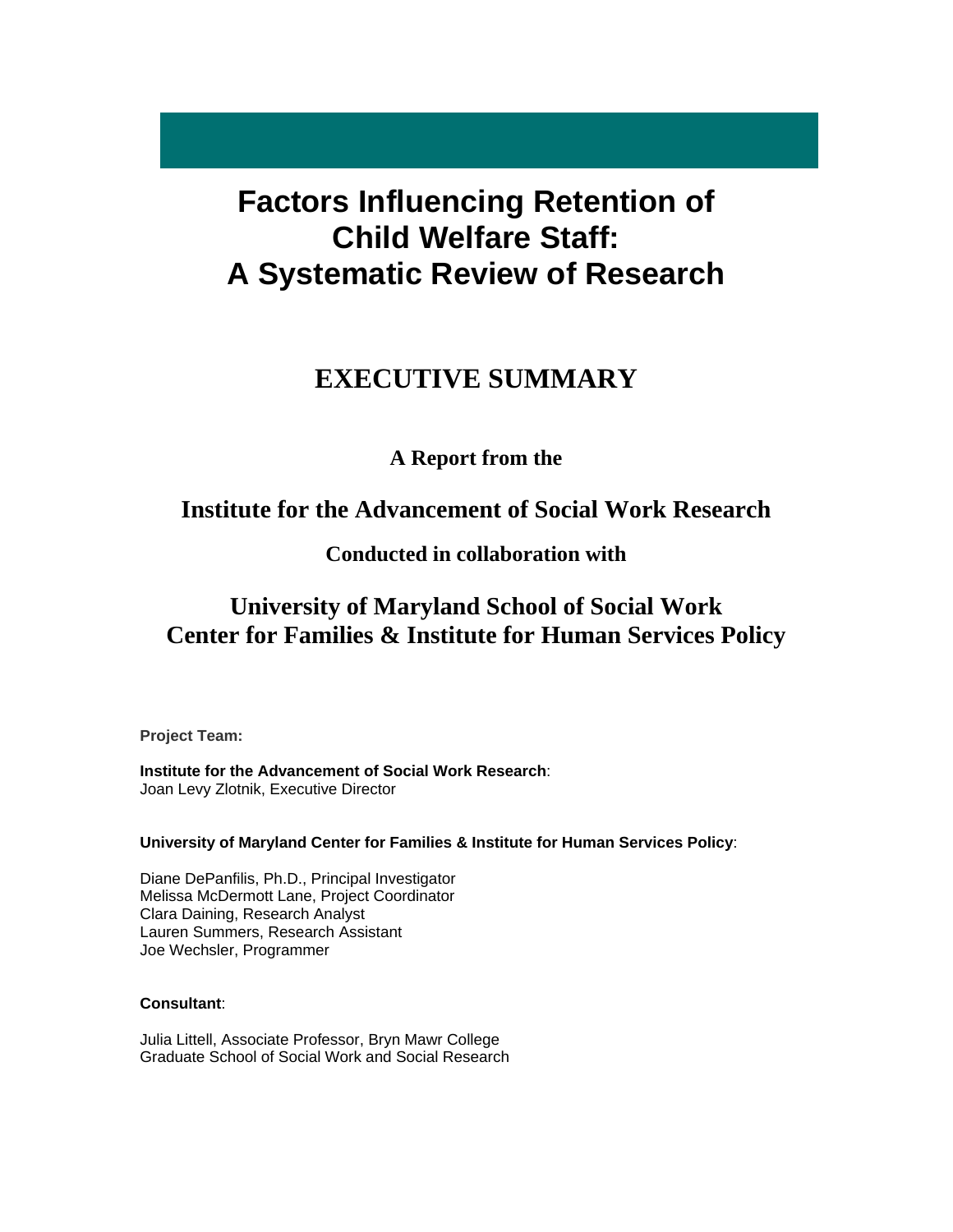#### **EXECUTIVE SUMMARY**

The well-being of children served by the child welfare system are put at risk by the difficulties child welfare agencies experience in recruiting and retaining competent staff as turnover results in staff shortages and high caseloads that impair workers' abilities to perform critical case management functions (GAO, 2003). The need to address workforce issues has reached new urgency due to the findings of the Child and Family Services Reviews and states' development of Program Improvement Plans (PIPs) as well as efforts in states to achieve accreditation and respond to class action lawsuits. The Annie E. Casey Foundation launched its Human Services Workforce Initiative (HSWI) with the assumption that a motivated workforce will yield better results for children and families. Child welfare agencies need to identify and implement effective strategies to recruit and retain well-qualified staff that has the knowledge, skills and commitment to provide services to our nation's most vulnerable children and families.

As one effort to determine what are effective recruitment and retention strategies that child welfare agencies can implement to address these important problems, the Annie E. Casey Foundation provided support to the Institute for the Advancement of Social Work Research (IASWR) in collaboration with the University of Maryland School of Social Work's Center for Families and Institute for Human Services Policy to undertake a systematic review of research and outcomes studies related to recruitment and retention in child welfare. Although there have been numerous literature reviews that report that there are organizational and personal factors that affect recruitment and retention, there has been no systematic review of research studies to more fully examine "what works" in regard to recruitment and retention in child welfare and to illuminate the specific methodology and definitions used to frame those studies. It is hoped that by synthesizing the results across studies, practitioners, researchers, educators, policy makers, and administrators in the child welfare field may use lessons learned to take steps to increase the retention of a competent child welfare workforce.

#### *Systematic Review Process*

IASWR and the University of Maryland undertook a planned process, drawing from the Campbell Collaboration guidelines for systematic reviews, to provide structure and process to the review as much as possible (www.campbellcollaboration.org). The project team agreed that it was important to make the review process as well defined, systematic, transparent, and unbiased as possible while maintaining a practical perspective. To increase the likelihood that studies could be compared, the team narrowed the scope of the review to examine retention or turnover of child welfare personnel as the dependent variable, with the understanding that recruitment strategies are only effective if they result in retention. Thus recruitment was considered as one of a number of strategies that could affect retention and turnover.

The review was undertaken to answer the question: *What conditions and strategies influence the retention of staff in public child welfare?* Conditions were viewed to include both personal and organizational factors, and strategies were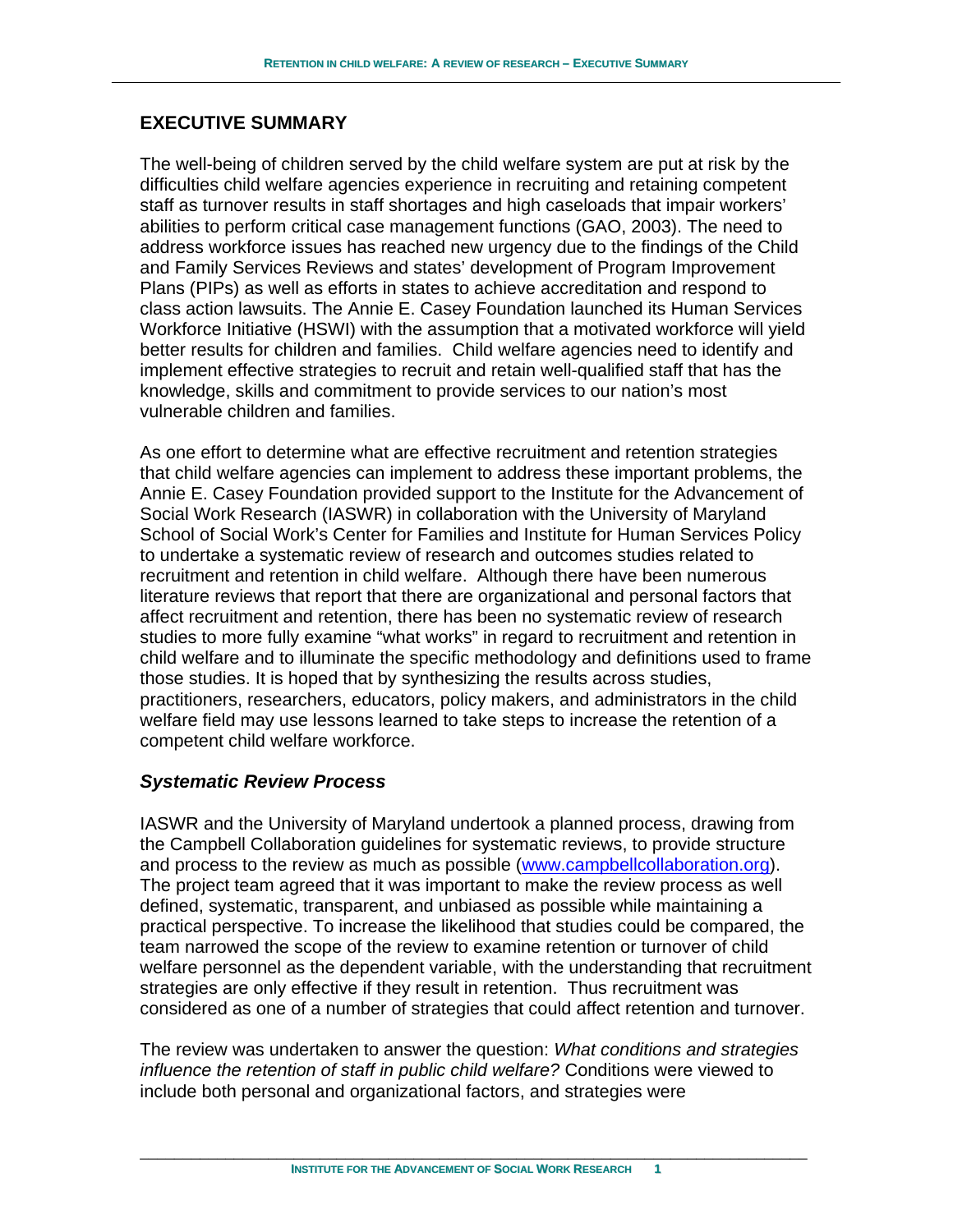operationalized to be actions taken by some entity that were targeted to retain staff, e.g. Title IV-E Education for Child Welfare Practice programs, recruitment initiatives, enhanced training, or procedures and policies to professionalize the workplace.

Through extensive literature searches and outreach to the academic and child welfare communities, 154 documents were located, dating from 1974 through May 2004, including journal articles, unpublished manuscripts, dissertations, in-press articles, agency reports, conference proceedings, newsletters and books. Initial screening identified 58 articles and reports that were a research study, had a child welfare focus, and had retention/turnover as the dependent variable. After more thorough screening, 25 studies remained to be included in the systematic review. Of these studies, 52% were found in the "gray literature" of unpublished studies. Chart 1 provides the authors and titles of the 25 studies. (Brief summaries can be found in Appendix B.)

These studies examined the dependent variable of retention/turnover in a number of different ways.

- Follow-up interviews with workers who had actually left the agency (Bernatovicz, 1997; CWLA, 1990; Harris et al. 2000; Samantrai, 1992);
- Record reviews, comparing characteristics of those who stayed with those who left (Drake & Yadama, 1996; Rosenthal et al., 1998; Rosenthal & Waters, 2004);
- "Intent to leave" or "intent to remain" employed in a public child welfare agency rather than actual turnover (Ellett, 2000; Ellett, Ellett, & Rugutt, 2003; Garrison, 2000; Jayaratne & Chess, 1984; Kleinpeter, Pasztor & Telles-Rogers, 2003; Nissly, Mor Barak, & Levin, 2005; Reagh, 1994; Rycraft, 1994; Samantrai, 1992);
- Administrators' perceptions of preventable turnover (Cyphers, 2001).
- Seven studies specifically examined retention of child welfare workers who had participated in Title IV-E Education for Child Welfare Practice partnership programs (Cahalane & Sites, 2004; Dickinson & Perry, 2002; Jones, 2002; Lewandowski, 1998; Olson & Sutton, 2003; Rosenthal & Waters, 2004; Scannapieco & Connell-Carrick, 2003), however each used differing methodologies and definitions, and there was also diversity in the educational levels and experiences of the samples.
- Three studies were national in scope (Cyphers, 2001; GAO, 2003; Jayaratne & Chess, 1984)
- One study covered samples in two states (Ellett, 2000),
- Two studies compared direct service workers and supervisors perceptions in high turnover counties to respondents in low turnover counties (UALR, 2002a; 2002b) and
- Some studies included all levels of child welfare staff (administrators, managers, supervisors and direct service staff) and other studies sampled only one level of the child welfare workforce (e.g. child protective service workers) or only a particular jurisdiction (e.g. a large urban area).

These variations in definition and scope made systematic comparisons across studies more complex than anticipated. There was also variation in the educational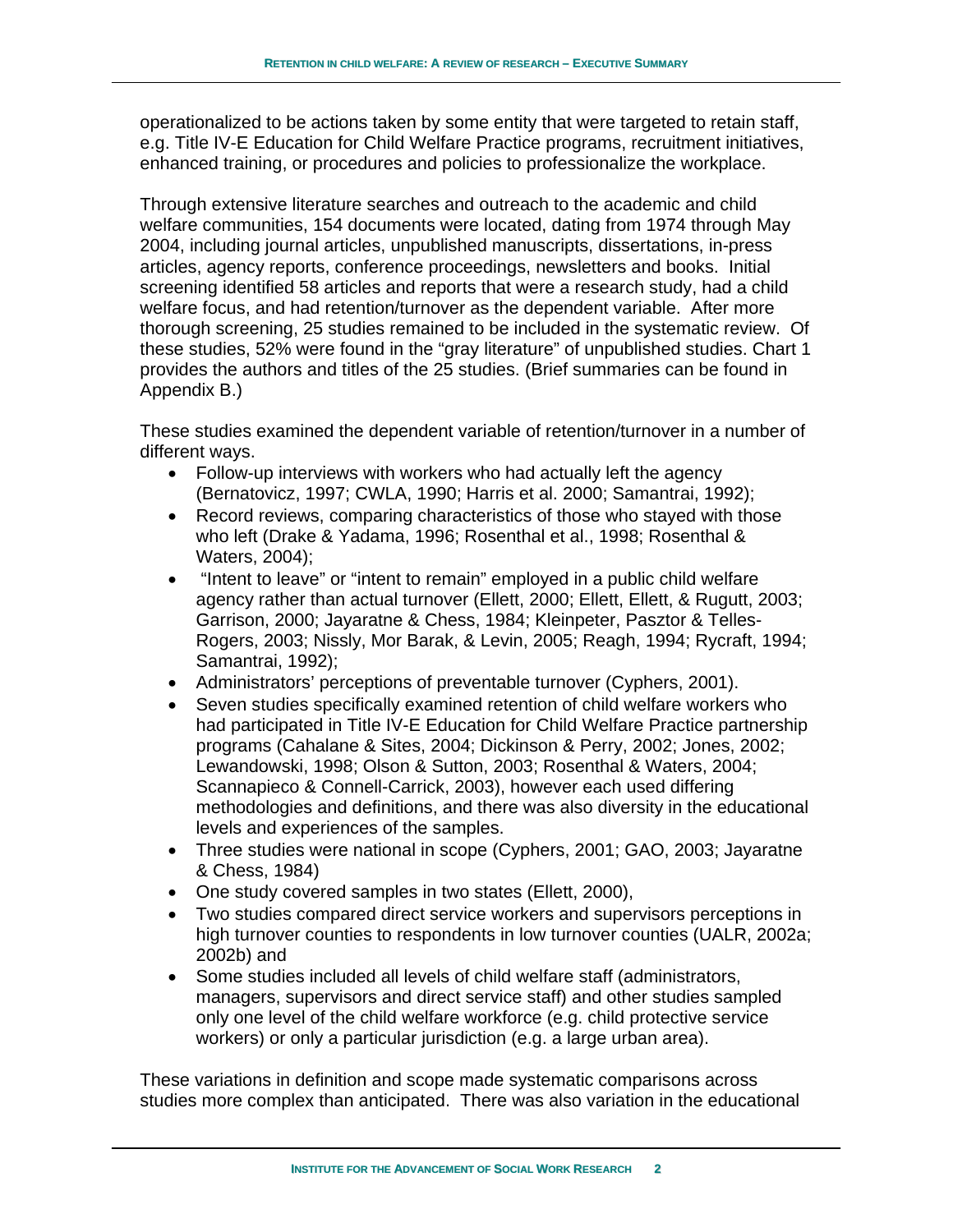levels and backgrounds of the workers studied. This was due to both variations in study design as well as the diversity of minimum qualifications required for child welfare staff across the country. For example, California has a significant numbers of workers with master's degree while in Georgia only about 20% of child welfare workers have a master's degree. Several studies only included participants with an MSW degree (Cahalane & Sites, 2004; Dickinson & Perry, 2002; Olson & Sutton, 2003; Samantrai, 1992) or with MSW or BSW degrees (Jayaratne & Chess, 1984; Lewandowski, 1998; Scannapieco & Connell-Carrick, 2003), and a few studies specifically focused on workers with a certain length of tenure (Reagh, 1994, Rycraft, 1994, Samantrai, 1992). The differences in samples made it difficult to make a definitive recommendation about minimum staffing requirements and to more fully understand what would be a reasonable time period to expect workers to remain in one job. However, the turnover studies of broad cohorts of workers, not with specific degrees or IV-E education, do indicate that turnover is quickest for those without the professional commitment and/or at least a minimum level of education to perform job tasks.

Comparisons across studies were also difficult because of inconsistent definitions of turnover, e.g., combining anticipated turnover (through promotions or moves) with preventable turnover (due to dissatisfaction, work mismatch and burnout). There was also a dearth of standardized measures used. The Maslach Burnout Inventory (MBI) was the most frequently used standardized and validated measure, and it was only fully used in three studies (Dickinson & Perry, 2002; Drake & Yadama, 1996; Reagh, 1994). Nine studies used all or some qualitative methods, 19 of the quantitative studies were cross-sectional, three were retrospective, one was longitudinal, and six studies used comparison groups.

#### *Conclusions*

A synthesis of the qualitative findings and a careful review and comparison of the inferences that can be drawn from the bivariate and multivariate analysis reinforced the complexity of addressing retention in child welfare agencies. We can infer that there are ranges of personal and organizational factors that can positively influence retention of staff. Positive personal factors included:

- Professional commitment to children and families
- Previous work experience
- Education
- Job satisfaction
- Efficacy
- Personal characteristics (age, bilingual)

Personal factors that negatively impacted retention include:

- Burnout, including emotional exhaustion which is a component of burnout most linked to turnover
- Role overload/conflict/stress

Organizational factors that can impact retention/turnover include:

• Better salary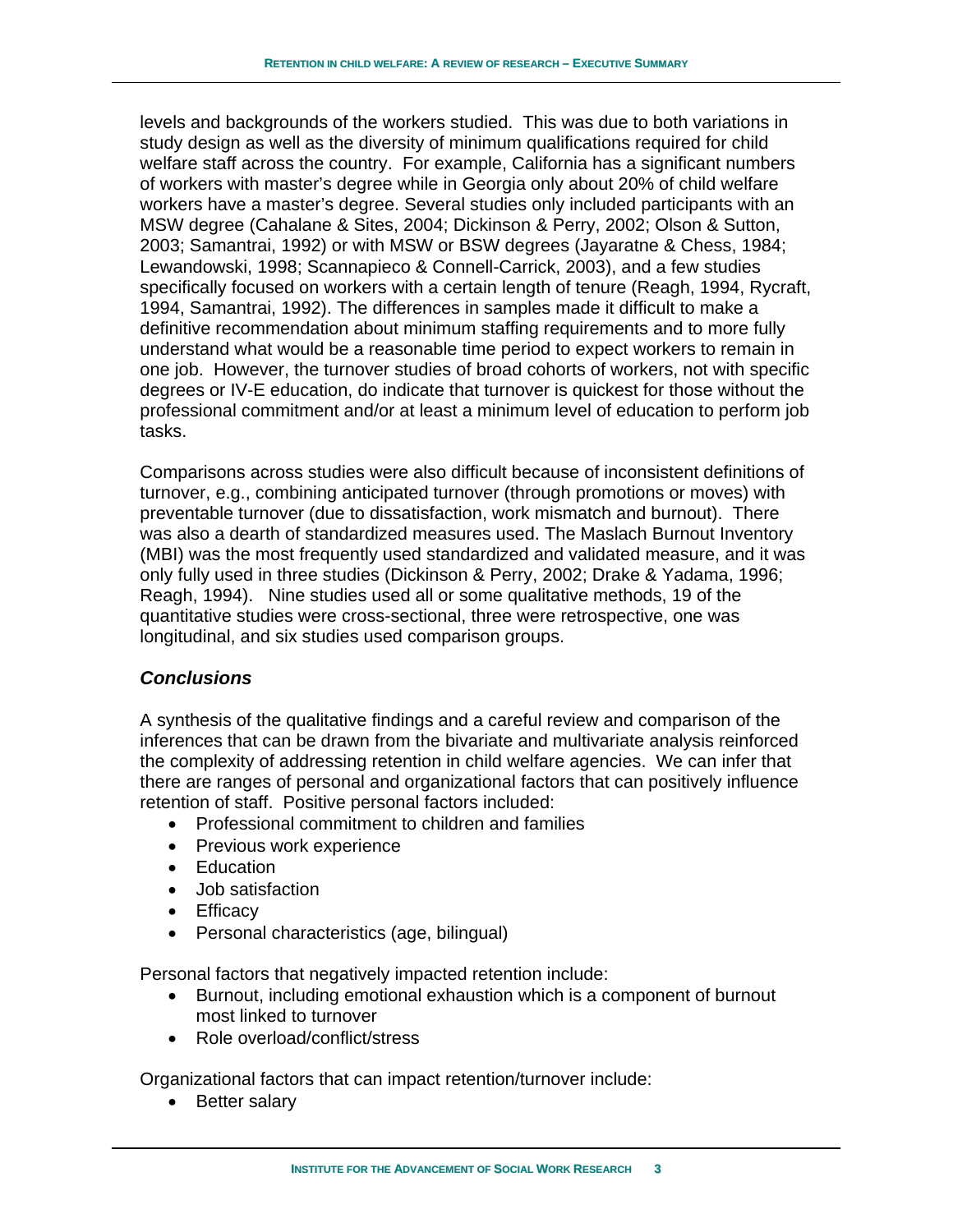- Supervisory support
- Reasonable workload
- Coworker support
- Opportunities for advancement
- Organizational commitment and valuing employees.

Professional commitment and level of education are the most consistent personal characteristics and supervisory support and workload/caseload are the most consistent organizational factors identified in the research.

Title IV-E preparation serves as a "value-added" for retention strategies since IV-E initiatives reinforce the personal factors that support retention by recruiting participants who are committed to the profession and to serving children and families. The Title IV-E participants in the studies in this review often already had tenure (experience) in the agency, had prerequisite education (through acquisition of a BSW or MSW degree) and demonstrated efficacy. In addition, by offering this educational enhancement opportunity, the agency may be demonstrating that it supports and values its employees by providing the incentive to obtain an advanced degree, which may also open up new opportunities for promotion and increased salary.

The attributes of burnout, especially emotional exhaustion, and role overload/conflict and stress all are negative factors that lessen retention and increase the likelihood of turnover. While emotional exhaustion, stress and overload may be characteristics of the worker, those attributes often occur due to the work environment. In comparing Title IV-E graduates who stay with those who leave or intend to leave, organizational factors, especially supervision, distinguish between those who stay and those who leave. While intent to leave is considered to be a proxy for those who actually leave, a greater number of child welfare workers are likely to express intent to leave than the numbers who do in fact leave.

This review highlights the limited number of studies that actually evaluate a recruitment or retention intervention. Most of the studies were efforts to document the problems and to ascertain what organizational and personal factors and/or strategies could impact the turnover rate. While the literature suggests that agencies implement a range of recruitment and retention strategies (e.g., increased/improved orientation, enhanced supervisory skills, improved professional culture, educational opportunities, enhanced technology support), we did not find research and evaluation studies that examined the effectiveness and outcomes of those diverse strategies. Title IV-E Education for Child Welfare Practice programs were the only actual retention intervention strategy that we found studied. In the recent APHSA (2005) survey of state child welfare agencies, 94% of the states reported that they had increased/improved in-service training to enhance retention, with 37% of those states reporting it is highly effective and 63% reporting it is somewhat effective. However, we did not identify one study that tested the effectiveness of enhanced inservice training on retention.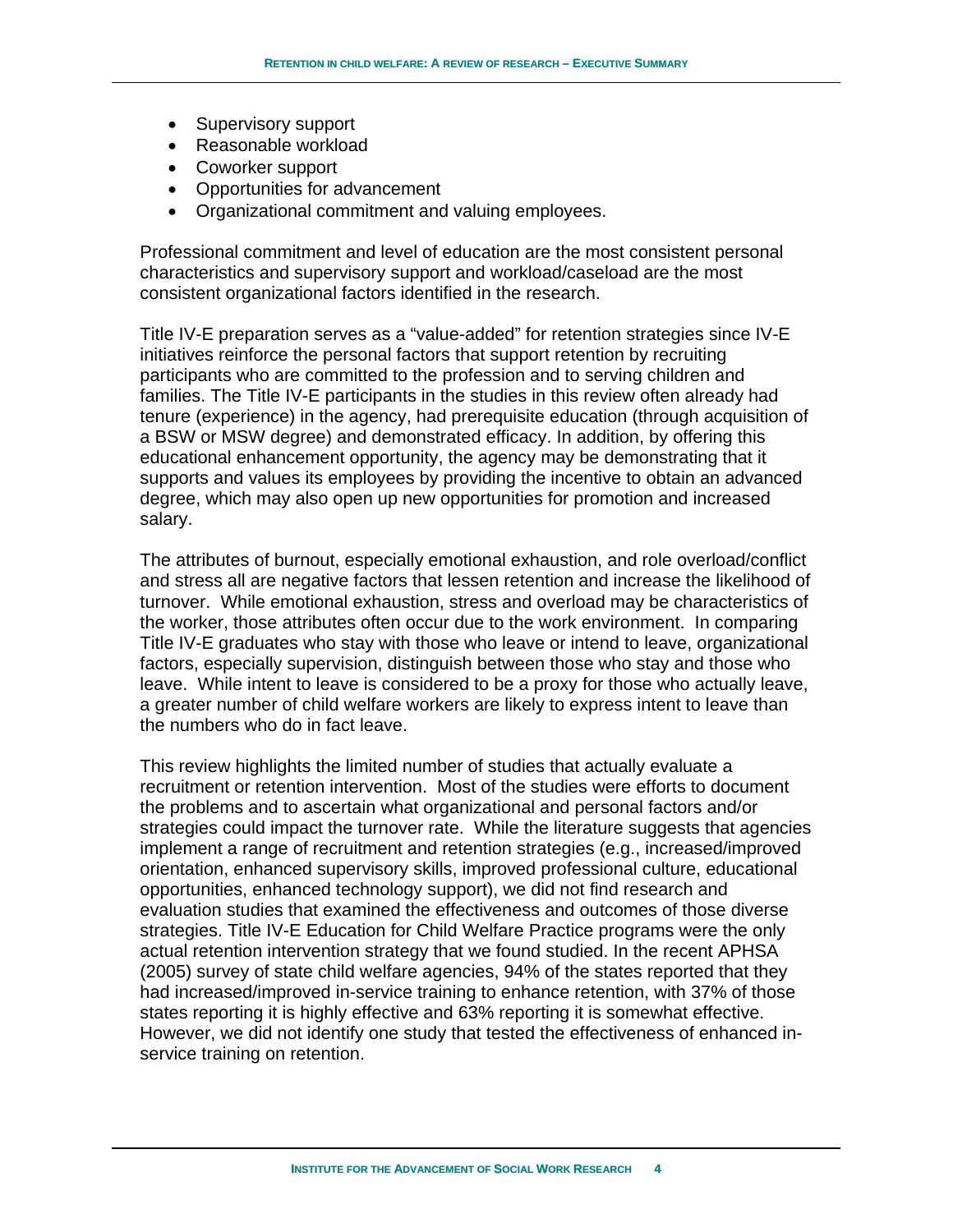The findings from this review can provide guidance to a diverse set of stakeholders who are interested in enhancing the quality of child welfare service delivery to achieve outcomes of permanency, safety and well-being for the children and families served. Considering the following questions can guide stakeholders in improving retention outcomes.

- People seeking child welfare employment should ask *Is it what I really want to do?*
- Staff selecting applicants for child welfare positions should ask -- *Does the candidate have the professional commitment and experience to take on this job and deal with the related stress?*
- Child welfare supervisors should ask -- *Do I have the knowledge and skills to provide support and case-focused supervision to my staff and do I have support from my superiors?*
- Agency administrators should ask -- *Does the agency provide the necessary supports—supervisory, career ladder, working environment – that will attract workers and keep them at the agency?*
- Universities, especially social work education programs, should ask -- *Can we strengthen our partnership with state and local child welfare agencies to provide education and training to current and prospective staff and to develop and implement research and program evaluation efforts that can help to guide agency practices*?
- Researchers and evaluators should ask *Are we developing a study design that clearly identifies the sample, defines the variables, and uses standardized measures that will result in a* high*-quality study that can add to our understanding of* staffing *and workforce issues in child welfare?*

To address recruitment and retention problems there is no one answer. An agency that implements just one strategy (e.g., reducing direct–service worker caseload but not improving supervision and agency supports, or hiring staff with professional commitment to the job) will probably not be very successful in the long run. It is a combination of personal factors that current and prospective staff bring to their job that will result in improved retention*—professional commitment, relevant education, previous experience, maturity to address the complex needs of the children and families served by the system*—coupled with an *organizational environment that values and supports these staff*.

#### *Recommendations*

The scarcity of research and outcomes studies and the limitations of those studies and how they are reported sets the stage for a number of recommendations targeted to more strategically understand recruitment and retention. For example, while our review finds that education is important, the diversity of the samples and research designs make it difficult to be specific about what specific minimum staffing requirements should be. Therefore we need to make recommendations to improve the rigor of our research and the specificity of designs in studying the complex nature of retention outcomes. The following recommended action steps provide a blueprint to expand our knowledge and improve our practices.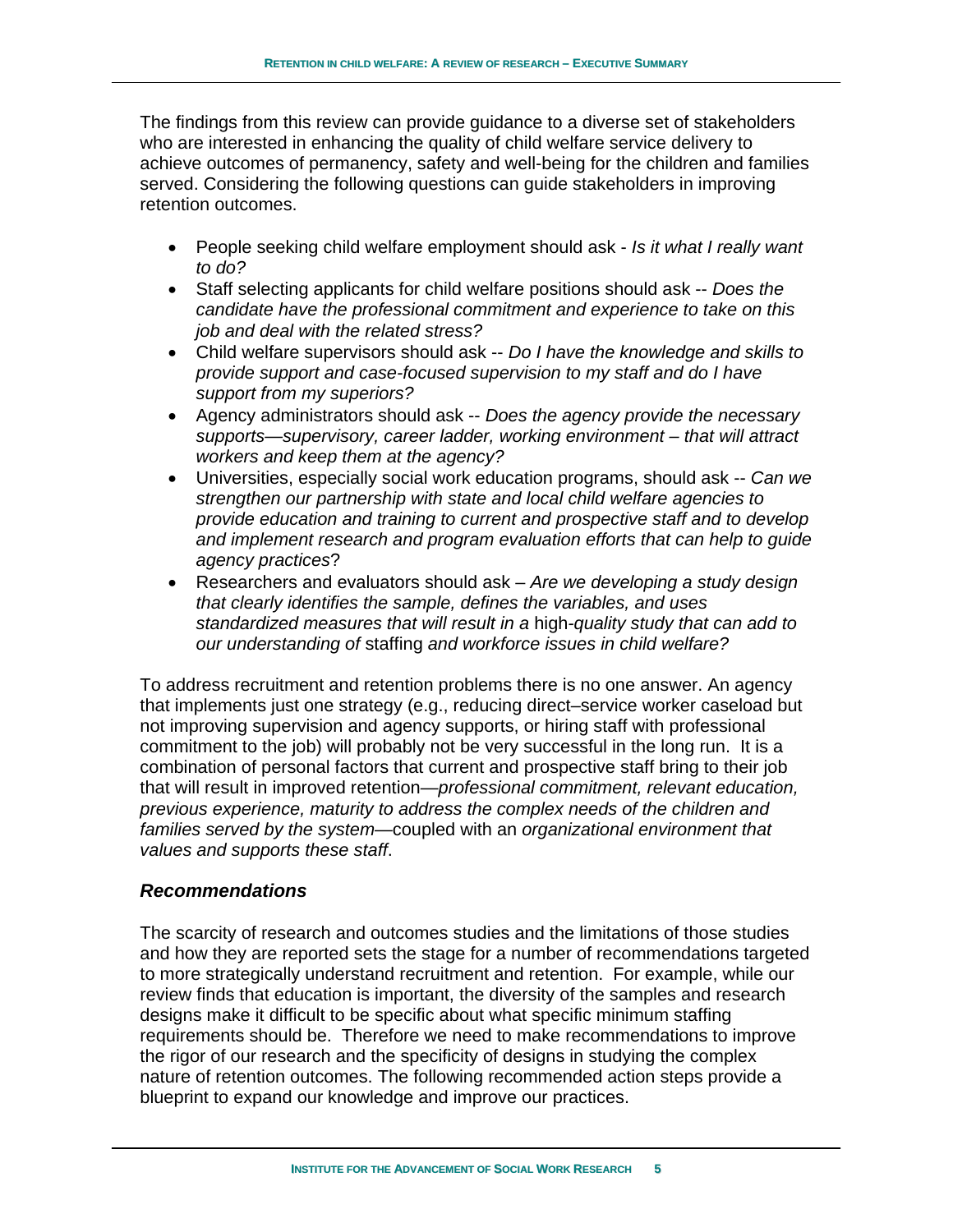**1. Develop a process to rigorously and regularly evaluate retention strategies being implemented by state and local public and private child welfare agencies.** 

Action: In order to understand what are evidence-based retention strategies, rigorous research and evaluation efforts should be undertaken that meet the following criteria:

- **Prior to implementation, develop a baseline that describes current staff** unplanned turnover rates, as well as demographic characteristics of the workforce.
- Clearly describe the parameters of the planned retention strategy and define all variables to be examined.
- Undertake a longitudinal study that will gather data and track employees over time to ascertain the impact of the intervention as well as the relationship to other possible factors that influence retention and turnover.
- Create a study structure that includes a comparison group, use of standardized instruments/measures, and is analyzed using multivariate statistics.
- **2. Encourage Title IV-E "Education for Child Welfare Practice" efforts to use similar measures, methods, and instruments in undertaking evaluation and research efforts in order to determine larger-scale retention outcomes for Title IV-E graduates as well as the key factors that will enhance retention.**  Action:
	- Create a working group of Title IV-E educational partnership evaluators to determine common definitions, variables, and measures to use in assessing retention outcomes as well as other outcomes of such educational efforts.
	- **Develop guidelines to assist university/agency partnerships in carrying out** evaluation and follow-up research. Such guidelines should address: what level of social worker is being educated (BSW or MSW students, or both); employment experience and status, including payback obligation and a clearly defined comparison or control group.
	- Undertake longitudinal studies so that career trajectories can be followed. This will help to better determine short-term, mid-range, and long-term outcomes of Title IV-E efforts as well as to better define retention outcomes.
- **3. Develop multi-site, multi-year initiatives to test intervention strategies across agencies and settings.**

Action: Develop a grant incentive program (supported by the Children's Bureau and foundation funders) to develop multi-site recruitment and retention strategies that would test interventions that address the key organizational and personal factors affecting retention, especially models to improve quality of supervision.

**4. Create research efforts to develop, pilot, and validate instruments and measures that test recruitment and retention outcomes.**  Action: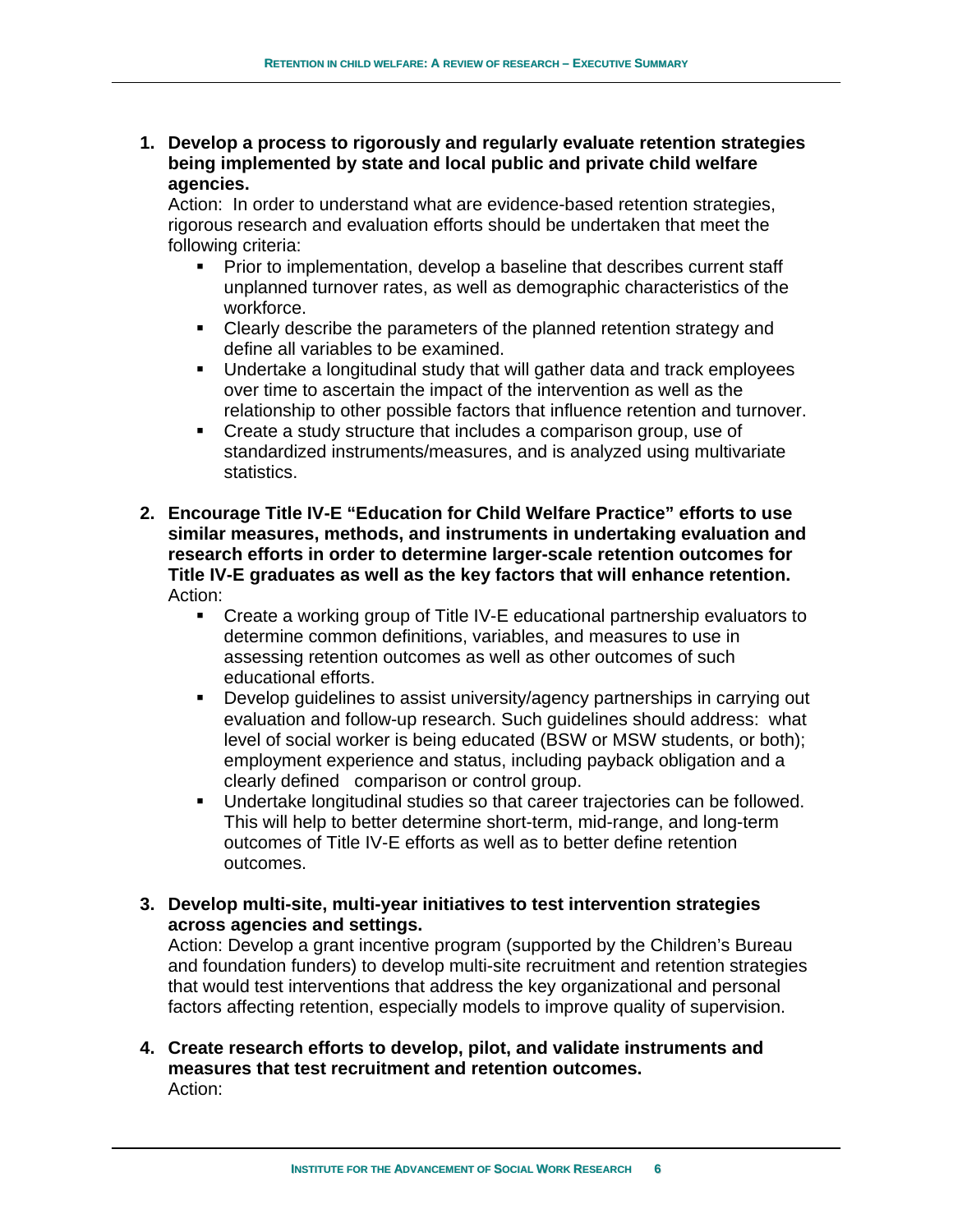- Create research consortia that will validate instruments and test their applicability for predicting retention of employees who express intent to remain based on certain personal and organizational factors. It will also be useful to validate these instruments in longitudinal rather than crosssectional studies.
- Further identify, develop, and test instruments, perhaps drawn from other fields that can be used to guide the retention impact of factors related to job satisfaction, personal accomplishment, and burnout.
- **5. Create a "clearinghouse" to regularly gather, track, and analyze studies that examine recruitment and retention issues in child welfare.**  Action:
	- Create a center for child welfare workforce studies that can gather, track, and analyze studies. Develop research agendas and provide workshops, training, and technical assistance to state and local agencies on workforce improvements, i.e. supervisory improvements, caseload reductions, salary increases, etc. Such an effort can track studies that examine retention outcomes as well as the impact of improved/enhanced retention on service delivery, child and family outcomes, etc.

*Undertaking these series of actions will provide the framework for the needed efforts to more fully understand and address the recruitment and retention issues that plague child welfare agencies and impact the delivery of services to our most vulnerable citizens.*

#### **CHART 1: Studies Included in the Systematic Review**

- Bernotavicz, F. (1997). *Retention of child welfare caseworkers: A report.* Portland, ME: University of Southern Maine: Institute for Public Sector Innovation, Edmund S. Muskie School of Public Service.
- Child Welfare League of America. (1990). *Child welfare salary and retention study*. Florida: Author.
- Cyphers, G. (2001). *Report from the child welfare workforce survey: State and county data findings.* Washington, DC: American Public Human Services Association.
- Cahalane, H., & Sites, E. W. (2004). *Is it hot or cold? The climate of child welfare employee retention.* Unpublished manuscript, University of Pittsburgh.
- Dickinson, N. S., & Perry, R. E. (2002). Factors influencing the retention of specially educated public child welfare workers. *Evaluation Research in Child Welfare, 15* (3/4), 89–103.
- Drake, B., & Yadama, G. N. (1996). A structural equation model of burnout and job exit among child protective services workers. *Social Work Research, 20*, 179–187.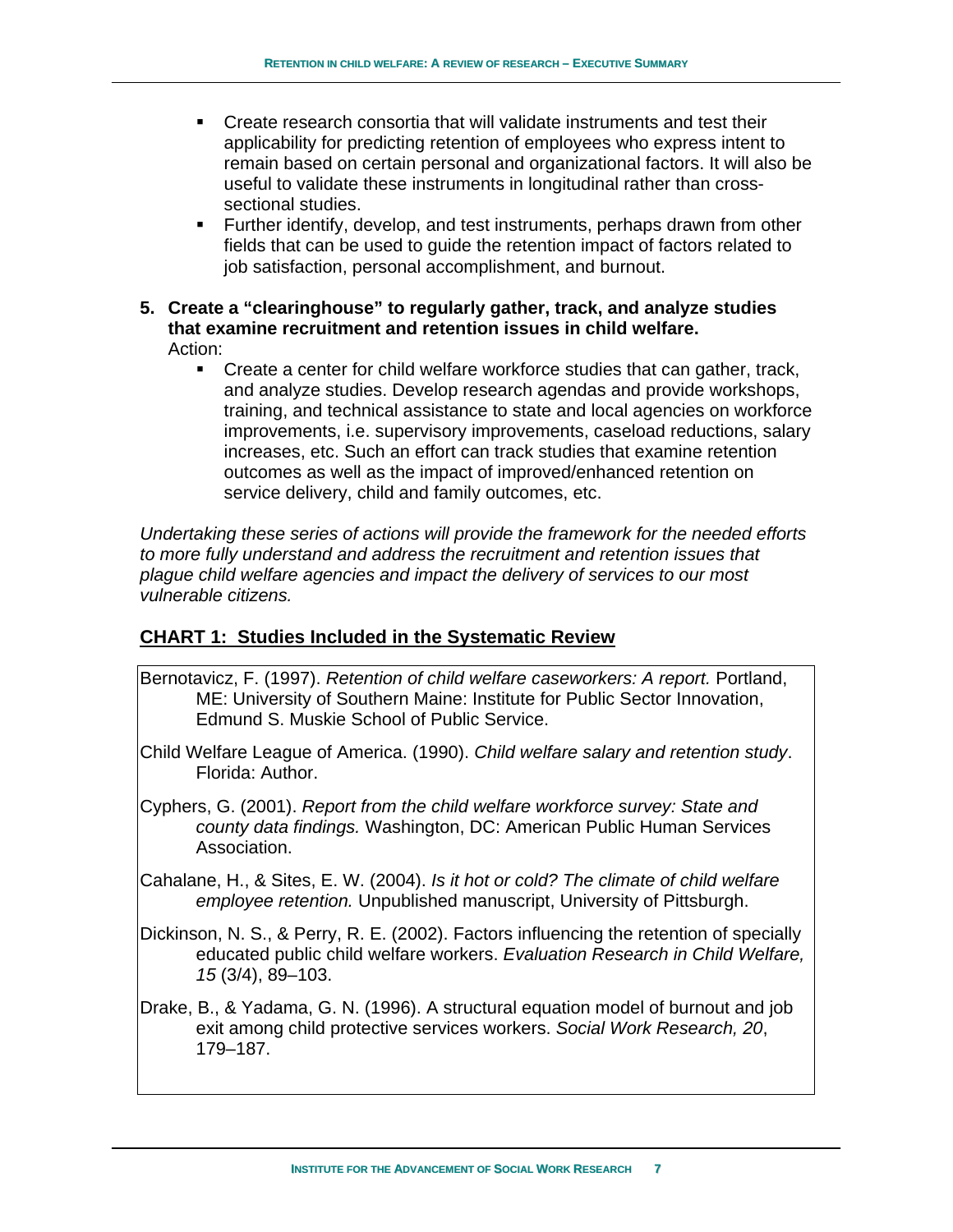- Ellett, A. J. (2000). *Human caring, self-efficacy beliefs, and professional organizational culture correlates of employee retention in child welfare.* Baton Rouge, LA: Louisiana State University and Agricultural and Mechanical College.
- Ellett, A. J., Ellett, C. D., & Rugutt, J. K. (2003). *A study of personal and organizational factors contributing to employee retention and turnover in child welfare in Georgia: Executive summary and final project report.* Athens, GA: University of Georgia School of Social Work.
- Government Accountability Office. (2003). *Child welfare: HHS could play a greater role in helping child welfare agencies recruit and retain staff [GAO-03-357].* Washington DC: Author.
- Garrison, M. (2000). *BASSC recruitment and retention project: Final report*. San Francisco: Bay Area Social Services Consortium.
- Harris, N., Middleton, S., Byrnes, E., Tollefson, D., Sahami, S., & Berry-Johnson, S. (2000). *DCFS turnover study 2000.* Salt Lake City, UT: University of Utah Graduate School of Social Work.
- Jayaratne, S., & Chess, W. A. (1984). Factors associated with job satisfaction and turnover among child welfare workers. In J. Laird & A. Hartmann (Eds.), *A handbook of child welfare: Context, knowledge, and practice (pp. 760–766).* New York: Free Press.
- Jones, L. (2002). A follow-up of a Title IV-E program's graduates' retention rates in a public child welfare agency. *Evaluation Research in Child Welfare, 15*(3/4), 39–51.
- Kleinpeter, C., Pasztor, E.M., & Telles-Rogers, T. (2003). The impact of training on worker performance and retention: Perceptions of child welfare supervisors. *Professional Development: The International Journal of Continuing Social Work Education, 6*(3), 39–49.
- Lewandowski, C. A. (1998). Retention outcomes of a public child welfare long-term training program. *Professional Development, 1*(2), 38–46.
- Nissly, J. A., Mor Barak, M. E., & Levin, A. (2005). Stress, support, and workers' intentions to leave their jobs in public child welfare. *Administration in Social Work*, *29*(1), 79–100.
- Olson, B. L. & Sutton, L. J. (2003). *An evaluation of the University of Minnesota– Duluth's Title IV-E program: Securing and retaining workers in the field of child welfare. Plan B Paper.* Duluth, MN: University of Minnesota –Duluth Social Work Program.
- Reagh, R. (1994). Public child welfare professionals: Those who stay. *Journal of Sociology and Social Welfare, 21*(3), 69-78.
- Rosenthal, J. A., McDowell, E., & White, T. L. (1998). *Retention of child welfare workers in Oklahoma.* Norman, OK: University of Oklahoma School of Social Work.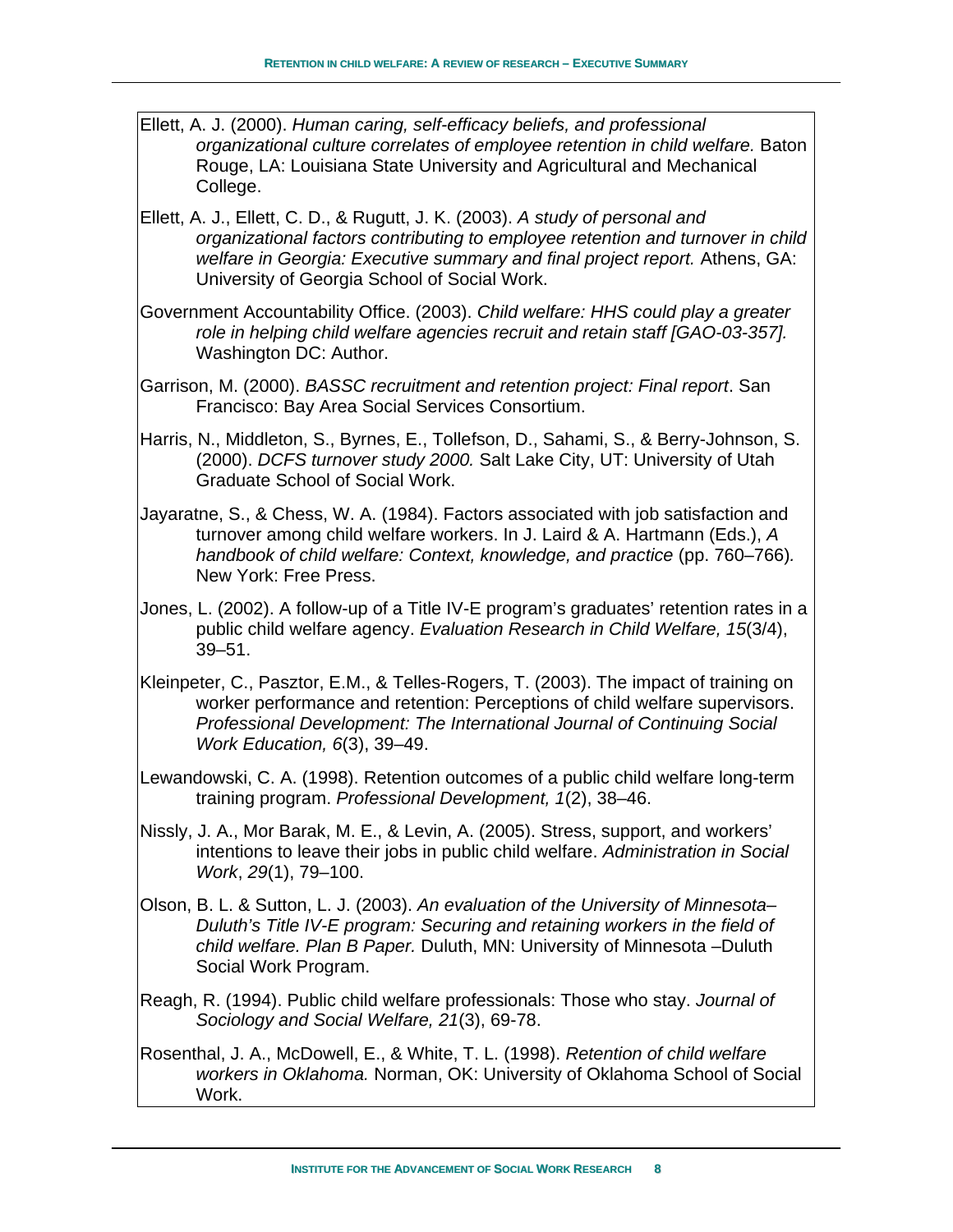- Rosenthal, J. A., & Waters, E. (2004, July). *Retention and performance in public child welfare in Oklahoma: Focus on the Child Welfare Professional Enhancement Program graduates*. Paper presented at Weaving Resources for Better Child Welfare Outcomes Conference, Sante Fe, NM.
- Rycraft, J. R. (1994). The party isn't over: The agency role in the retention of public child welfare caseworkers. *Social Work, 39*, 75–80.
- Samantrai, K. (1992). Factors in the decision to leave: Retaining social workers with MSWs in public child welfare. *Social Work, 37*, 454–458.
- Scannapieco, M., & Connell-Carrick, K. (2003). Do collaborations with schools of social work make a difference for the field of child welfare? Practice, retention and curriculum. *Journal of Human Behavior in the Social Environment, 7*(1/2), 35–51.
- University of Arkansas at Little Rock School of Social Work*.* (2002a*). MS South Division of Children and Family Services recruitment and retention study: FSW survey.* Little Rock, AR: Author.
- University of Arkansas at Little Rock School of Social Work. (2002b). *MS South Division of Children and Family Services recruitment and retention study: Supervisor survey.* Little Rock, AR: Author.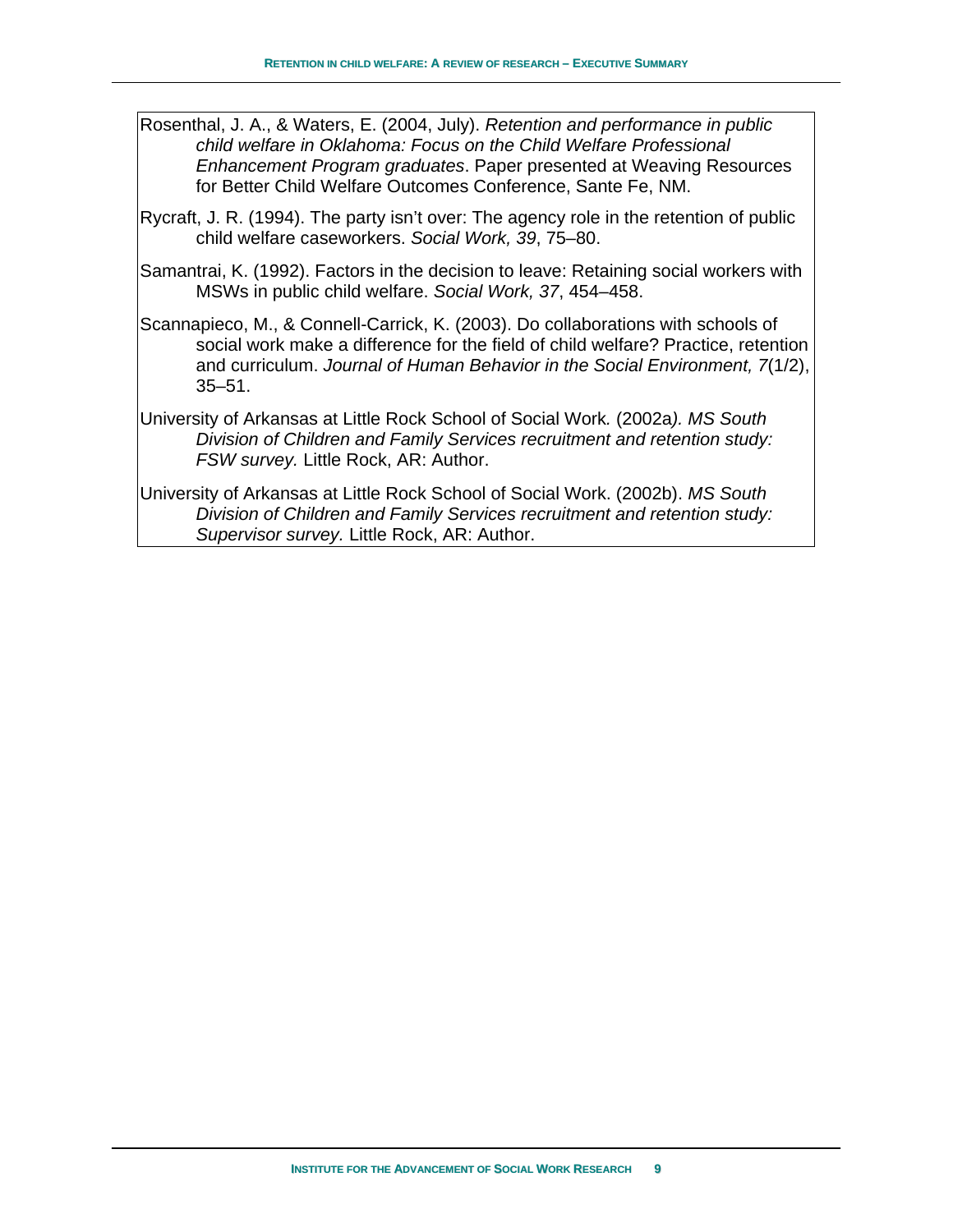#### **Figure 2: Systematic Review Of The Research: Factors That Impact Retention**

**+ Personal Factors + Organizational Factors Enhanced by Title IV-E Professional Education = Improved Retention** 

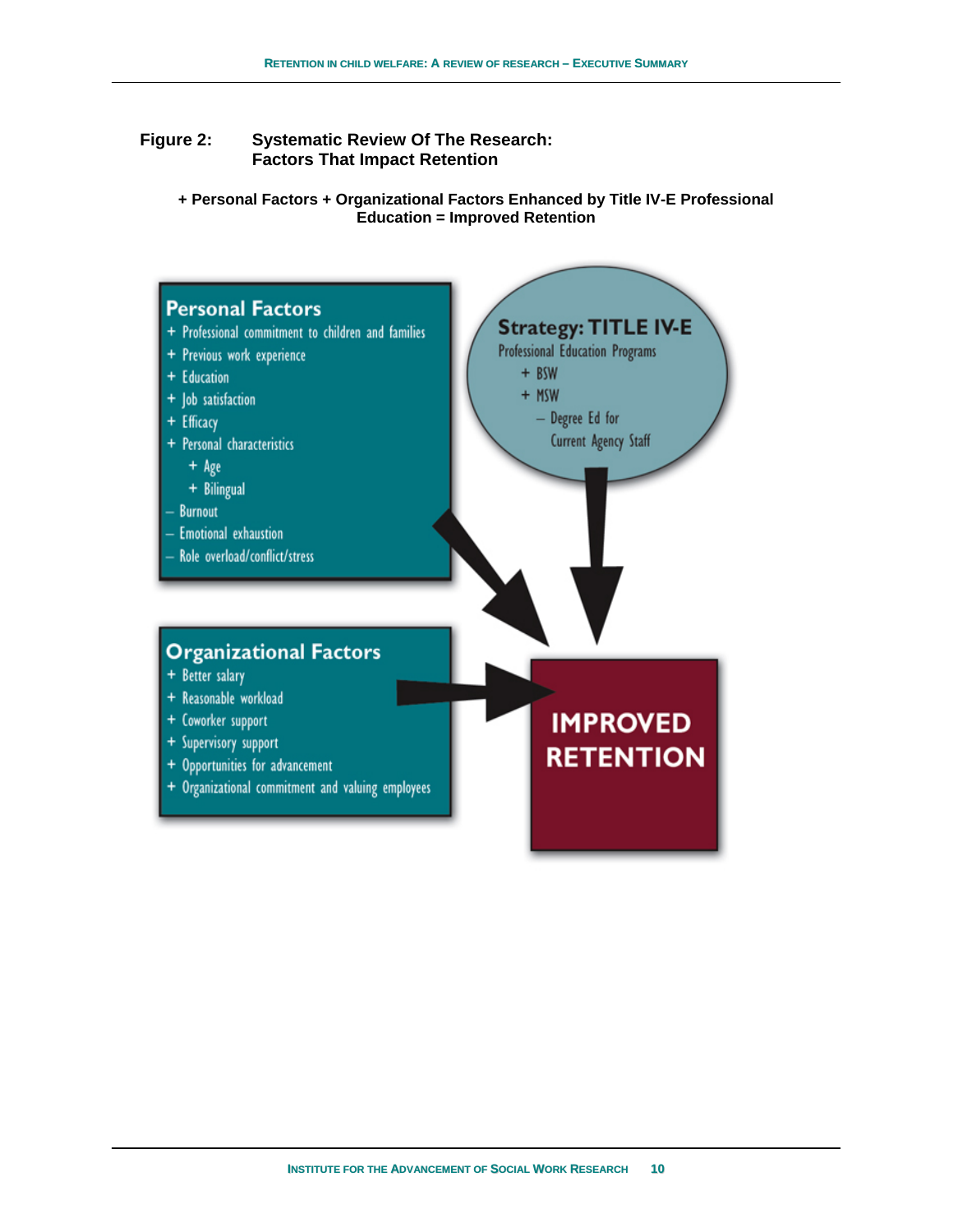#### **REFERENCES**

- American Public Human Services Association. (2005). *Report from the 2004 Child Welfare Workforce Survey: State agency findings*. Washington, DC: Author
- Bernotavicz, F. (1997). *Retention of child welfare caseworkers: A report.* Portland, ME: University of Southern Maine, Institute for Public Sector Innovation, Edmund S. Muskie School of Public Service.
- Cahalane, H., & Sites, E. W. (2004). *Is it hot or cold? The climate of child welfare employee retention.* Unpublished manuscript, University of Pittsburgh.
- Campbell Collaboration. (2004). *Campbell Collaboration guidelines.* Retrieved December 5, 2004, from http://www.campbellcollaboration.org/Fraguidelines.html.
- Child Welfare League of America. (1990).*Child welfare salary and retention study*. Tallahassee, FL: Author.
- Cyphers, G. (2001). *Report from the child welfare workforce survey: State and county data findings.* Washington DC: American Public Human Services Association.
- Dickinson, N. S., & Perry, R. E. (2002). Factors influencing the retention of specially educated public child welfare workers. *Evaluation Research in Child Welfare, 15*(3/4), 89–103.
- Drake, B., & Yadama, G. N. (1996).A structural equation model of burnout and job exit among child protective services workers. *Social Work Research, 20*(3), 179–187.
- Ellett, A. J. (2000). *Human Caring, self-efficacy beliefs, and professional organizational culture correlates of employee retention in child welfare.* Baton Rouge, LA: Louisiana State University and Agricultural and Mechanical College.
- Ellett, A. J., Ellett, C. D., & Rugutt, J. K. (2003). *A study of personal and organizational*  factors contributing to employee retention and turnover in child welfare in *Georgia: Executive summary and final project report.* Athens: University of Georgia School of Social Work.
- Garrison, M. (2000). *BASSC Recruitment and retention project: Final report*. San Francisco: Bay Area Social Services Consortium.
- General Accounting Office. (2003). Child welfare: HHS could play a greater role in helping child welfare agencies recruit and retain staff. GAO-03-357 Washington, DC: Author.
- Harris, N., Middleton, S., Byrnes, E., Tollefson, D., Sahami, S., & Berry-Johnson, S. (2000). *DCFS turnover study 2000.* Salt Lake City: Utah Graduate School of Social Work.
- Jayaratne, S., & Chess, W. A. (1984). Factors associated with job satisfaction and turnover among child welfare workers. In J. Laird & A. Hartmann (Eds.), *A Handbook of Child Welfare: Context, Knowledge, and Practice (pp. 760–766).* New York: Free Press.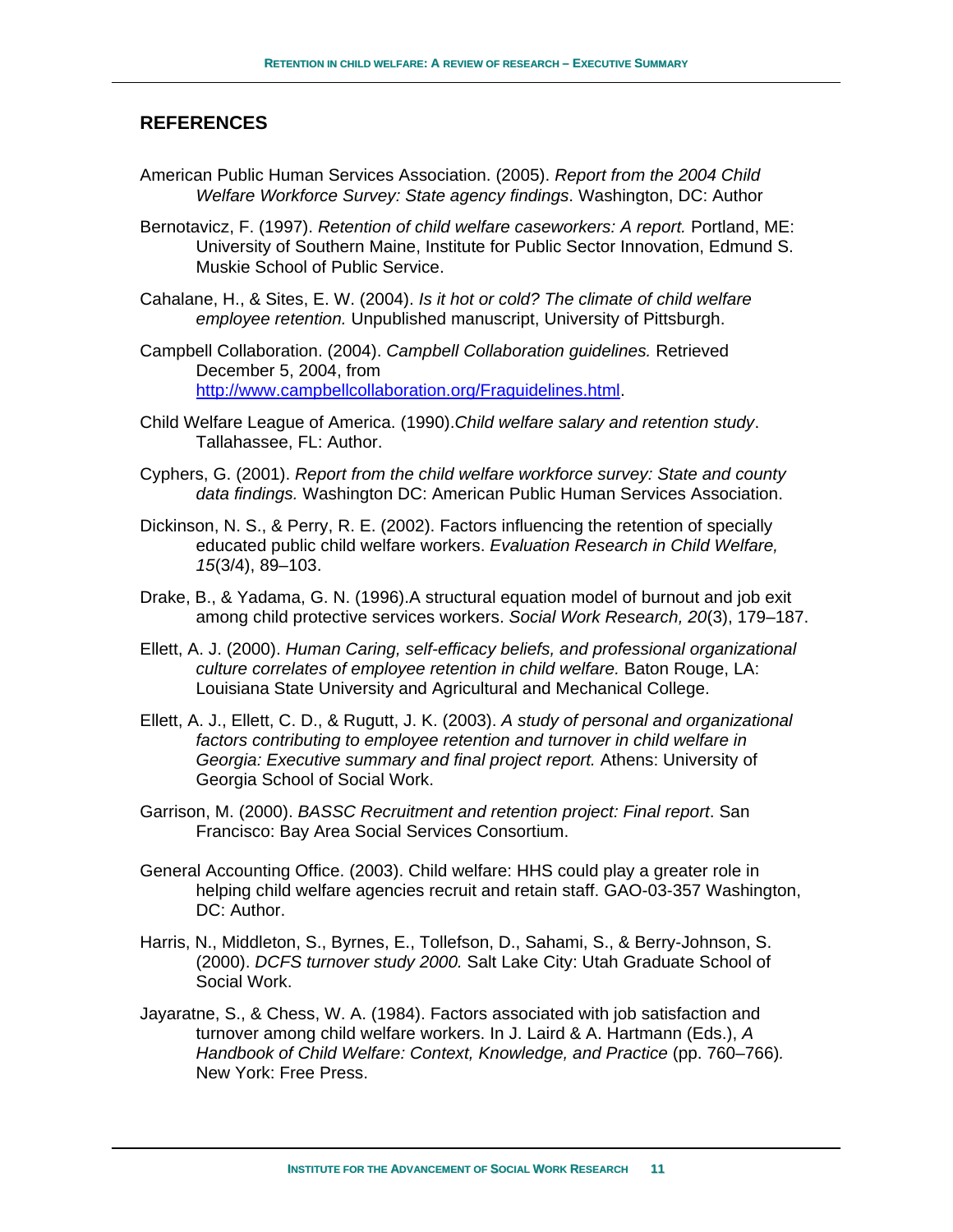- Jones, L. (2002).A follow-up of a Title IV-E program's graduates' retention rates in a public child welfare agency. *Evaluation Research in Child Welfare, 15*(3/4), 39– 51.
- Kleinpeter, C., Pasztor, E. M., & Telles-Rogers, T. (2003). The impact of training on worker performance and retention: Perceptions of child welfare supervisors. *Professional Development: The International Journal of Continuing Social Work Education, 6*(3), 39–49.
- Lewandowski, C. A. (1998). Retention outcomes of a public child welfare long-term training program. *Professional Development, 1*(2), 38–46.
- Nissly, J. A., Mor Barak, M. E., & Levin, A. (2005). Stress, support, and workers' intentions to leave their jobs in public child welfare. *Administration in Social Work, 29*(1), 79–100*.*
- Olson, B. L., & Sutton, L. J. (2003). *An evaluation of the University of Minnesota Duluth's Title IV-E program: Securing and retaining workers in the field of child welfare. Plan B Paper.* Duluth, MN: Authors.
- Reagh, R. (1994). Public child welfare professionals: Those who stay. *Journal of Sociology and Social Welfare, 21*(3), 69–78.
- Rycraft, J. R. (1994). The party isn't over: The agency role in the retention of public child welfare caseworkers. *Social Work, 39*(1), 75–80.
- Rosenthal, J. A., McDowell, E., & White, T. L. (1998). *Retention of child welfare workers in Oklahoma.* Norman, OK: University of Oklahoma School of Social Work.
- Rosenthal, J. A., & Waters, E. (2004, July). *Retention and performance in public child welfare in Oklahoma: Focus on the child welfare professional enhancement program graduates*. Paper presented at Weaving Resources for Better Child Welfare Outcomes Conference, Sante Fe, NM.
- Samantrai, K. (1992). Factors in the decision to leave: Retaining social workers with MSWs in public child welfare. *Social Work,* 37, 454–458.
- Scannapieco, M., & Connell-Carrick, K. (2003). Do collaborations with schools of social work make a difference for the field of child welfare? Practice, retention and curriculum. *Journal of Human Behavior in the Social Environment,* 7(1/2), 35–51.
- University of Arkansas at Little Rock School of Social Work*.* (2002a)*. MS South Division of Children and Family Services recruitment and retention study: FSW survey.*  Little Rock, AR: Author.
- University of Arkansas at Little Rock School of Social Work. (2002b). *MS South Division of Children and Family Services recruitment and retention study: Supervisor survey.* Little Rock, AR: Author.